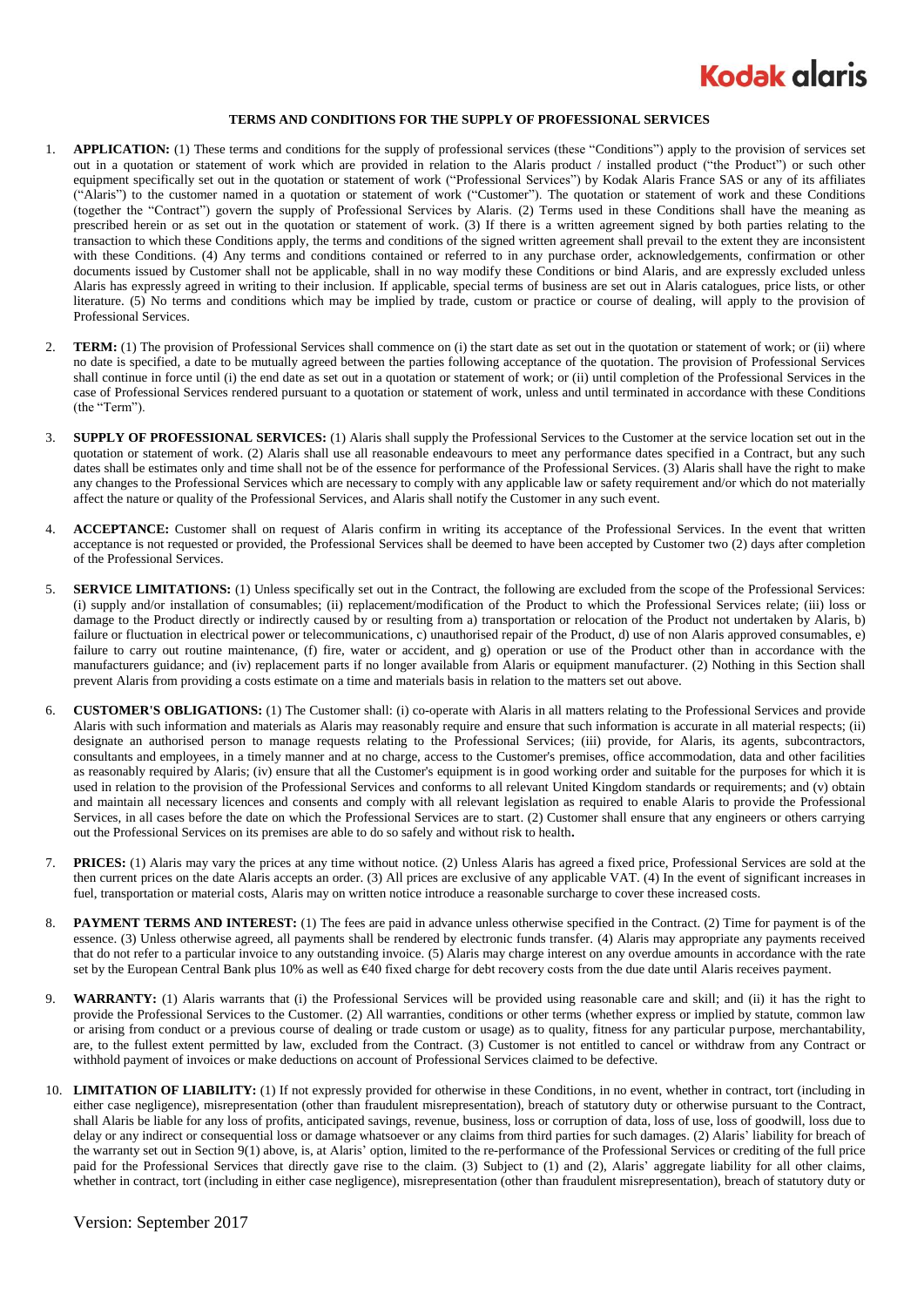## **Kodak glaris**

otherwise pursuant to the Contract, shall be limited to the net price paid by the Customer for the specific Professional Services giving rise to the claim in the twelve (12) months prior to the date on which the loss or damage occurred. (4) Nothing in the Contract shall be deemed to exclude or limit Alaris' liability in respect of: (i) Loss or damage caused by wilful intent or gross negligence of Alaris or Alaris' officers, employees, agents or contractors; (ii) Injuries to or death of any person, caused by Alaris or Alaris' officers, employees, agents or contractors; or (iii) any other liability which cannot be excluded by law. (5) Any claim for loss or damages, (except a claim for damages arising out of (4), must be notified to Alaris within twelve (12) months as from the date on which the damage was caused, failing which such claim is deemed to be waived.

- 11. **INTELLECTUAL PROPERTY:** All intellectual property rights meaning all inventions, patents, registered designs, design rights, data base rights, copy rights, know-how, trademarks, trade secrets and any other intellectual property rights, and the applications for any of the same and any rights or forms of protection of a similar nature and having equivalent or similar effect to any of them which may subsist anywhere in the world ("Intellectual Property Rights") in or arising out of or in connection with the Professional Services shall be owned and retained by Alaris unless otherwise set out in the Contract.
- 12. **INDEMNIFICATION:** (1) Customer shall (i) not cause or permit any third party to cause any damage or endanger the Intellectual Property Rights of Alaris; and (ii) without prejudice to any other rights of Alaris, indemnify Alaris for any loss suffered by Alaris by reason of any use by Customer, Customer's employees, agents or customers, of Intellectual Property Rights of Alaris other than in accordance with the Contract. (2) Customer shall without prejudice to any other rights of Alaris, indemnify Alaris for any loss suffered by Alaris, howsoever arising, by reason of Customer's breach of its obligations pursuant to Section 6 above. (3) In the event of a claim, or notification of an intention to make a claim, which may reasonably be considered likely to give rise to a liability under this indemnity ("Claim"), Customer shall: (i) as soon as reasonably practicable, give written notice of the Claim to Alaris specifying the nature of the Claim in reasonable detail; and (ii) not make any admission of liability, agreement or compromise in relation to the Claim. (4) Customer shall not, except with the prior written consent of Alaris, consent to entry of any judgment or enter into any settlement that does not include an unconditional term the giving by the claimant or plaintiff to Alaris and its affiliates a release from all liability and blame with respect to the Claim.
- 13. **SUSPENSION AND TERMINATION:** (1) If Alaris' performance of any of its obligations under the Contract is prevented or delayed by any act or omission by the Customer or failure by the Customer to perform any relevant obligation ("Customer Default"), Alaris shall, without limiting its other rights or remedies, have the right to suspend performance of the Professional Services until the Customer remedies the Customer Default, and to rely on the Customer Default to relieve it from the performance of any of its obligations to the extent the Customer Default prevents or delays Alaris' performance of any of its obligations. (2) Alaris shall not be liable for any costs or losses sustained or incurred by the Customer arising directly or indirectly from Alaris' failure or delay to perform any of its obligations as set out in the Contract; and the Customer shall reimburse Alaris on written demand for any costs or losses sustained or incurred by Alaris arising directly or indirectly from the Customer Default. (3) Where, in Alaris' reasonable opinion, equipment is no longer capable of economic repair or where parts are no longer available, such equipment may be removed from the scope of the Contract on written notice to the Customer. (4) Without prejudice to its other rights, Alaris may terminate the Contract or in its sole discretion suspend performance of the Professional Services immediately by written notice to the Customer in the event that (i) Customer fails to pay any sums due under and in accordance with the Contract; (ii) Customer breaches any terms of the Contract; (iii) Customer is unable to pay its debts as they fall due, passes a resolution for winding up (other than for the purposes of a solvent amalgamation or reconstruction) or if a court of competent jurisdiction makes an order to that effect, enters into a receivership or liquidation or otherwise ceases to carry on business or an analogous event occurs to Customer in any jurisdiction; (iv) an event pursuant to Section 18 (6) where such event has persisted for more than 14 days; or (v) pursuant to Section [16](#page-1-0) (2).
- 14. **CONFIDENTIAL INFORMATION:** (1) All non-public, confidential or proprietary information of Alaris, including but not limited to, specifications, samples, patterns, designs, plans, drawings, documents, data, business operations, pricing, discounts or rebates, disclosed by Alaris in connection with the Contract, whether disclosed orally or disclosed or accessed in written, electronic or other form or media, and whether or not marked, designated or otherwise identified as "confidential," shall be deemed to be confidential, to be used solely for the purpose of performing under the Contract and may not be disclosed or copied unless authorized in advance by Alaris in writing. (2) Upon Alaris' request, Customer shall promptly return all documents and other materials received from Alaris and delete any copies made thereof. (3) Alaris shall be entitled to apply for injunctive relief for any violation of this Section. (4) This Section does not apply to information that is: (i) in the public domain; (ii) known to Customer at the time of disclosure; (iii) rightfully obtained by Customer on a non-confidential basis from a third party; or (iv) is required to be disclosed by any applicable law or by order of any court of competent jurisdiction or any government body, agency or regulatory body, provided that the receiving party shall use all reasonable endeavours to give the disclosing party as much written notice of the disclosure as it reasonably can to enable the disclosing party to seek a protective order or other action protecting the confidential information from disclosure.
- <span id="page-1-1"></span>15. **DATA PROTECTION:** (1) Each party will comply with its obligations in terms of laws and regulations relating to the protection or disclosure of personal data, sensitive data or such other data which is deemed to be 'personal' pursuant to applicable data protection law in force from time to time. (2) Each party shall indemnify, defend and hold the other party harmless against claims resulting from or in connection with the indemnifying party's non-observance or insufficient observance of such obligations or any of its obligations in this Sectio[n 15.](#page-1-1)
- <span id="page-1-0"></span>16. **MAJOR BUSINESS CHANGE:** (1) If in the reasonable opinion of Alaris there is or is likely to be a major change in the business operations of Alaris which has or could have an adverse impact on the viability of the provision of the Professional Services to be supplied to the Customer ("Major Business Change"), Alaris shall notify the Customer and Alaris and the Customer shall meet and discuss in good faith whether the provisions of any Contract between Alaris and the Customer needs to be varied. (2) In the event that the parties cannot agree in good faith on such contract variations within a period of 30 days of the parties meeting, then either party has the right to terminate any contract between them. (3) Unless otherwise agreed by Alaris and the Customer in writing, the rights and obligations of the parties which have arisen prior to termination shall not be affected and shall stay in full force and effect. For the avoidance of doubt, with effect from the date of termination, Alaris shall have no obligation to supply or deliver any Professional Services under the relevant Contract anymore. (4) Neither party will be entitled to claim or receive compensation from the other party by reason of the operation of this Section.
- 17. **ANTI-BRIBERY:** (1) In this Section, Anti-Bribery Laws means the any anti-corruption, anti-bribery or anti-kickback laws or regulations of the laws in the country where the Professional Services are being performed (the "Country Laws"), the Bribery Act and/or the FCPA; Associated Person means in relation to any entity, a person who (by reference to all the relevant circumstances) performs services for or on that entity's behalf in any capacity and including, without limitation, employees, agents, subsidiaries, representatives and subcontractors; Bribery Act means the UK Bribery